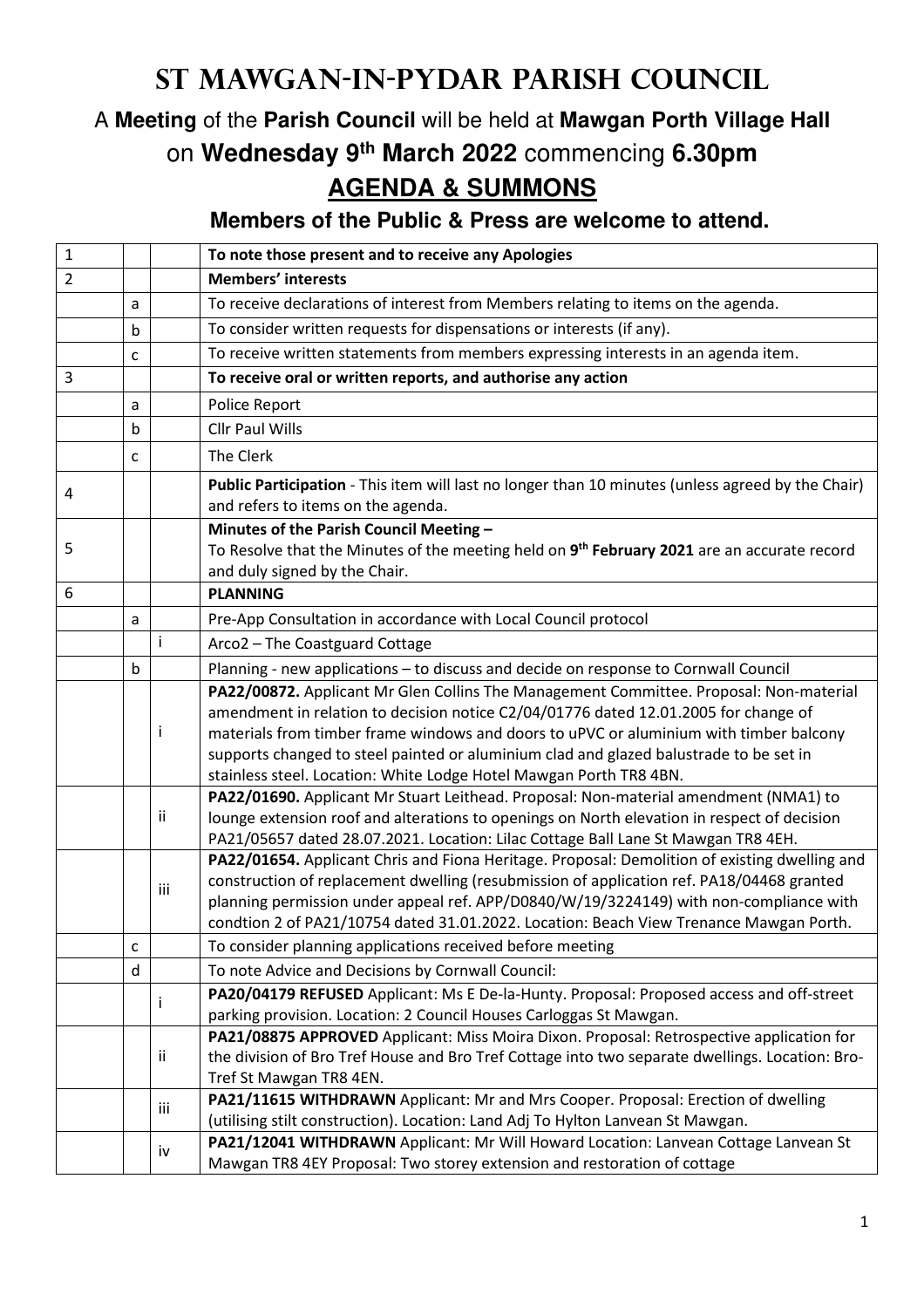|    |             | v    | PA20/11407 APPROVED Applicant: Mr & Mrs M Sterling Proposal: Residential conversion of                                                     |
|----|-------------|------|--------------------------------------------------------------------------------------------------------------------------------------------|
|    |             |      | farm building to form one dwelling. Location: Gluvian Farm Mawgan Porth TR8 4BG.                                                           |
|    |             |      | PA21/08264 APPROVED Applicant: Diocese of Plymouth. Proposal: Listed Building Consent for                                                  |
|    |             | vi   | provision of improved lavatory facilities, accessible access and thermal performance to St                                                 |
|    |             |      | Joseph's Hall, near Lanherne Convent. Location: St Josephs Access to St Josephs St Mawgan                                                  |
|    |             |      | <b>TR8 4ES.</b>                                                                                                                            |
|    |             |      | PA22/00236/PREAPP Closed - advice given Applicant: Diocese of Plymouth. Location: The                                                      |
|    |             | viii | Rectory St Mawgan Newquay Cornwall TR8 4EZ Proposal: Exception notice for works to carry                                                   |
|    |             |      | out dead wooding on numerous amounts of trees to include a monterey cypress.                                                               |
|    | e           |      | To note Advice and Decisions by The Planning Inspectorate                                                                                  |
|    | $\mathsf f$ |      | To note Advice and Decisions by Cornwall Planning Committee                                                                                |
|    | g           |      | 5 day-Protocol for Local Councils                                                                                                          |
|    | h           |      | To discuss planning enforcement issues - to refer any new issues and updates - if any                                                      |
|    |             | i    | Tree loss in St Mawgan                                                                                                                     |
| 7  |             |      | WORKING GROUPS - to receive reports (if any), and agree any necessary action and<br>expenditure:                                           |
|    |             |      | Amenities:                                                                                                                                 |
|    | a           |      |                                                                                                                                            |
|    |             |      | Toilet baby changing unit - to agree additional cost from that previously approved (min<br>reference 124/21a(iv)£113.99) to £233.00 + vat. |
|    |             | ii.  | <b>Burial Ground - Cemetery Gates</b>                                                                                                      |
|    |             | iii  | Playing Field/playground - to approve RoSPA Playground Inspection circa £72+vat                                                            |
|    |             | iv   | Tree replanting                                                                                                                            |
|    | b           |      |                                                                                                                                            |
|    |             | İ    | Transport and Rights of Way                                                                                                                |
|    |             |      | Trevarrian traffic calming                                                                                                                 |
|    |             | ii   | Local Maintenance Partnership Footpath Cutting Schedule 2022.                                                                              |
|    | C           |      | <b>Beach and Environment</b>                                                                                                               |
|    |             | i    | Environmental Impact - Trenance                                                                                                            |
|    | d           |      | Neighbourhood Plan                                                                                                                         |
|    | e           |      | St Mawgan Community Hall                                                                                                                   |
|    |             | i    | Resuming alternate monthly meetings                                                                                                        |
|    |             | Ϊİ.  | Solicitor costs for the changes to Trust Deed                                                                                              |
| 8  |             |      | <b>REPORTS FROM MEETINGS:</b>                                                                                                              |
| 9  |             |      | To note and discuss (if appropriate) the correspondence received since the last meeting and                                                |
|    |             |      | any associated actions and expenditure:                                                                                                    |
|    |             | Ť    | Mevagissey Parish Council Housing Manifesto (previously circulated)                                                                        |
|    |             | ii.  | Pledge for nature campaign and local Ecological Emergency Summit                                                                           |
| 10 |             |      | <b>FINANCE and LEGISLATION:</b>                                                                                                            |
|    |             |      | To note any income received: February Bank Interest-£0.37p, Burial Fee-Hine £297, Denzell                                                  |
|    | a           |      | Downs Community Benefit Fund Grant Payment Cemetery Gates-£1292.00                                                                         |
|    | b           |      | Internal Audit 2021/22 - to approve the services of Hudson Accounting in the sum of circa<br>£250                                          |
|    |             |      | Accounts - to approve invoices for payment via online banking after the meeting (list                                                      |
|    | C           |      | circulated prior to the meeting).                                                                                                          |
|    |             |      | Remote/Hybrid Meetings. (i) - to agree to support the petition launched by ADSO and LLG on 5                                               |
|    |             |      | January regarding remote and hybrid meetings. (ii) - to agree to write to the Secretary of State                                           |
|    | d           |      | for Levelling Up, Housing and Communities calling on the Government to change the law to                                                   |
|    |             |      | allow councils the flexibility to hold such meetings when they deem appropriate within agreed                                              |
|    |             |      | rules and procedures.                                                                                                                      |